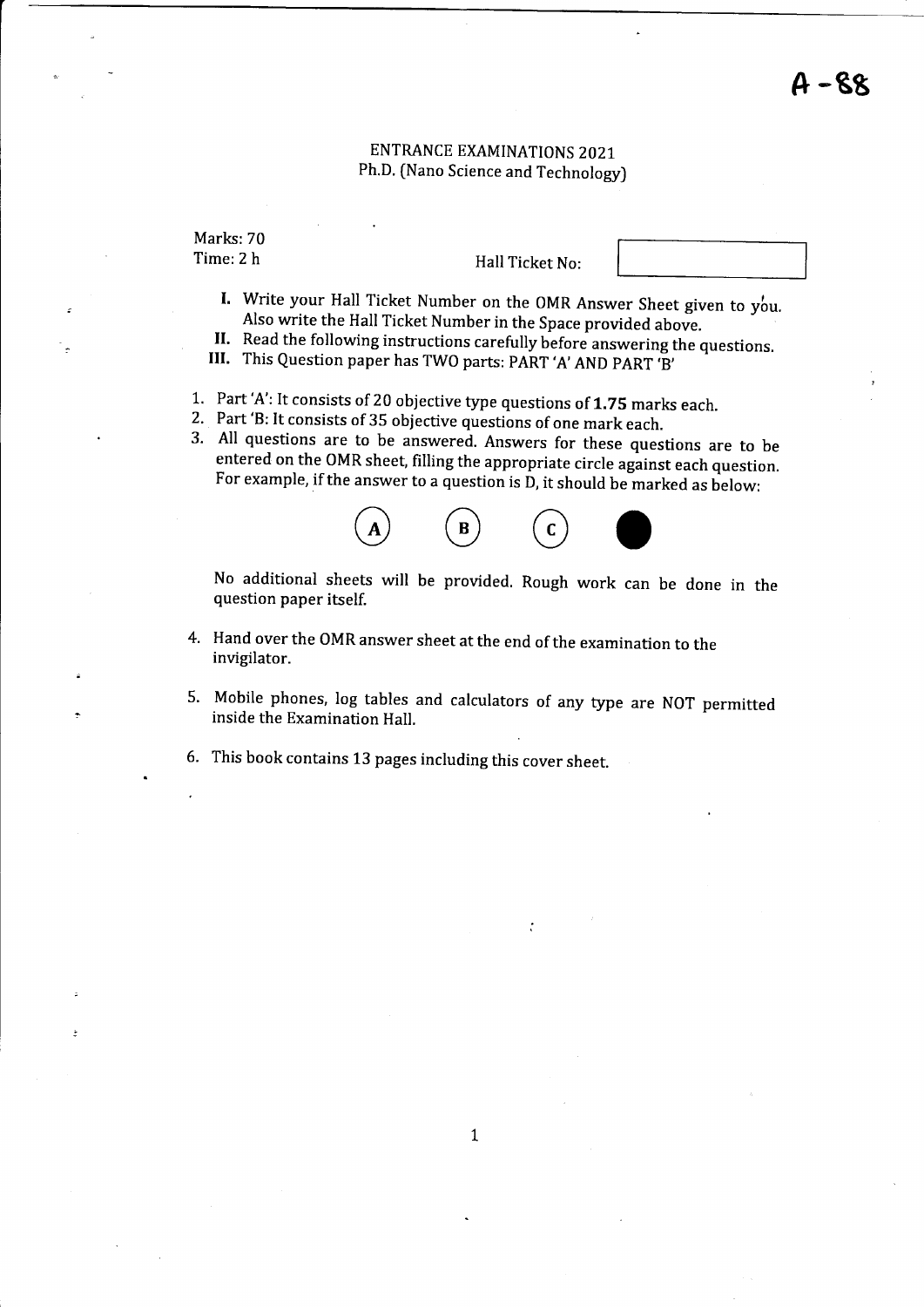$A - S S$ 

#### **PARTA**

1. The moon's radius is  $1/4$ <sup>th</sup> that of the earth and its mass  $1/80$ <sup>th</sup> times that of the earth. If "g" represents the acceleration due to gravity on the surface of the earth, then on the surface of the moon its value is  $A. g/4$ 

- 
- B. e/5
- c. s/6
- D.  $g/8$
- 2. A block metal weights 5 N in air and 2 N when immersed in a liquid. The buoyant force is
	- A. 3N
	- B. 5N
	- C. 7N
	- D. Zero
- 3. An ice cube containing a lead piece in it is floating in a vessel of water. As ice melts, the water level will
	-
	- B. rise
	- C. remains stationary
	- D. cannot be predicted from the given information
- 4. When a metal sphere is heated, maximum percentage increase occurs in its
	- A. density
	- B. surface area
	- C. radius
	- D. volume
- A bomb explodes on the moon. How long will it take for the sound to reach the earth?
	- A. 10s
	- B. 1000 <sup>s</sup>
	- C. 1 day
	- D. Cannot reach the earth
- Velocity of sound is maximum in
	- A. He
	- B. Nz
	- C. Hz
	- D. Oz
- 7. A bar magnet of magnetic moment B0 units is cut into two halves of equal Iength, the magnetic moment of each half will be

- A. B0 units
- B. 40 units
- C. 60 units
- D. 20 units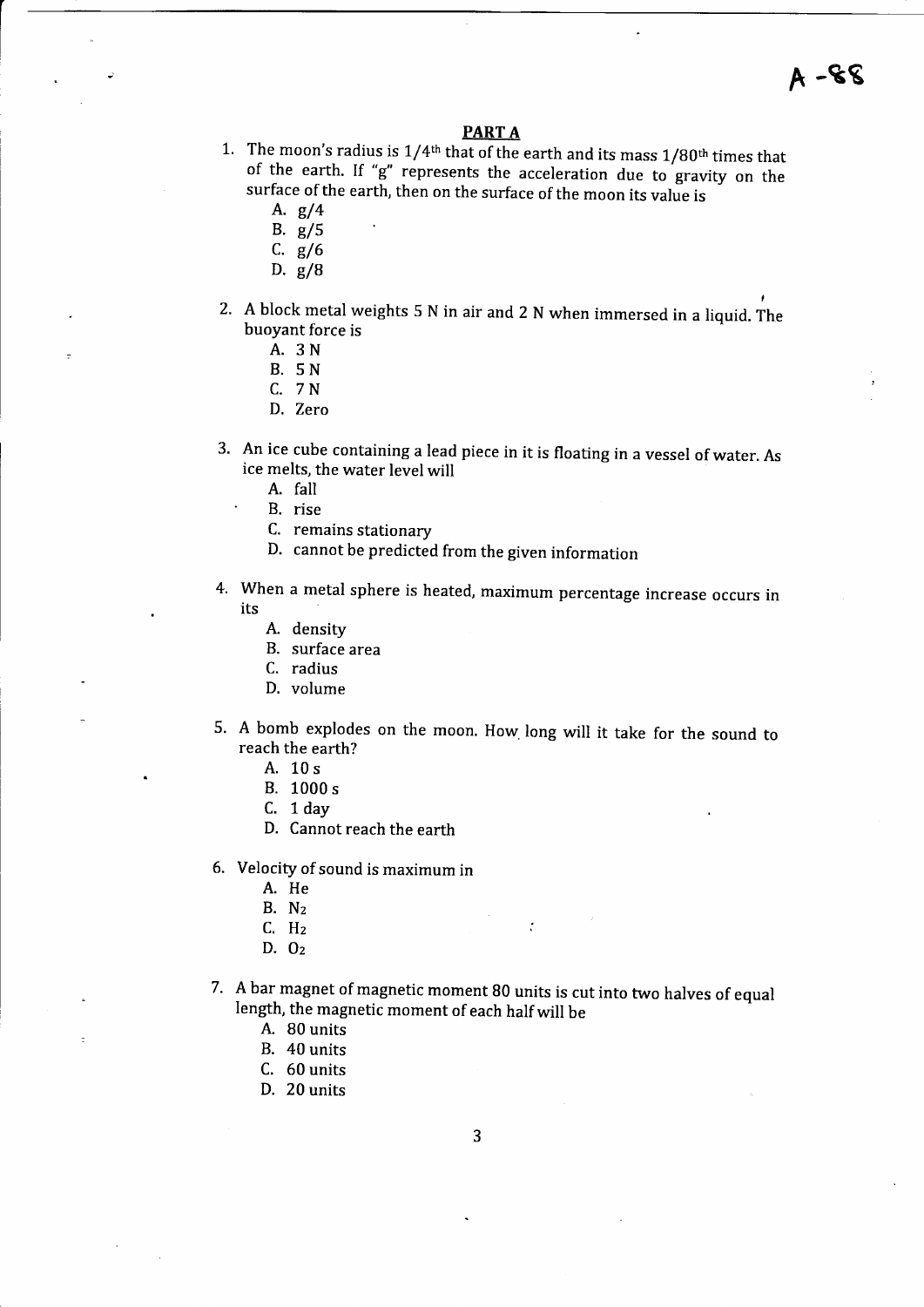- B. If "r" be the distance of a point on the axis of a bar magnet from its centre, the magnetic field at this point is proportional to
	- A.  $1/r$
	- B.  $1/r^2$
	- C.  $1/r^3$
	- D.  $1/r<sup>4</sup>$
- 9. A shopkeeper intends to sell his goods at cost price but uses a weight'of <sup>800</sup>g instead of kilogram weight. Thus he makes a profit of A. 20%
	-
	- B. 76.660/o
	- c. 25%
	- D. 10%
- 10. A cricket team won 3 matches more than they lost. If a win gives 2 points and loss -1 point, how many matches, in all, have they played if their score is 23?
	- A. <sup>17</sup>
	- B. 20
	- c. <sup>37</sup>
	- D. 40
- 11. A cone of height 9 cm with diameter of its base 18 cm is carved out from <sup>a</sup> wooden solid sphere of radius 9 cm. The percentage of the wood wasted is
	- A. 25%
	- B.  $25\pi$ %
	- C. 50o/o
	- D. 75%
- 12. The vector  $\vec{a}$  has magnitude of 5 units,  $\vec{b}$  has magnitude of 6 units and the cross product of  $\vec{a}$  and  $\vec{b}$  has a magnitude of 30 units. The angle between  $\vec{a}$ and  $\vec{b}$  is
	- A. <sup>300</sup>
	- B. <sup>450</sup>
	- c. <sup>900</sup>
	- D. 60<sup>0</sup>
- 13. A force of 20 N acts on a particle along a direction making an angle of 60 degree with the vertical. The component of the force in the vertical direction is
	- A. 8.4 <sup>N</sup>
	- B. 10N
	- C. 20N
	- D. ON

 $\overline{4}$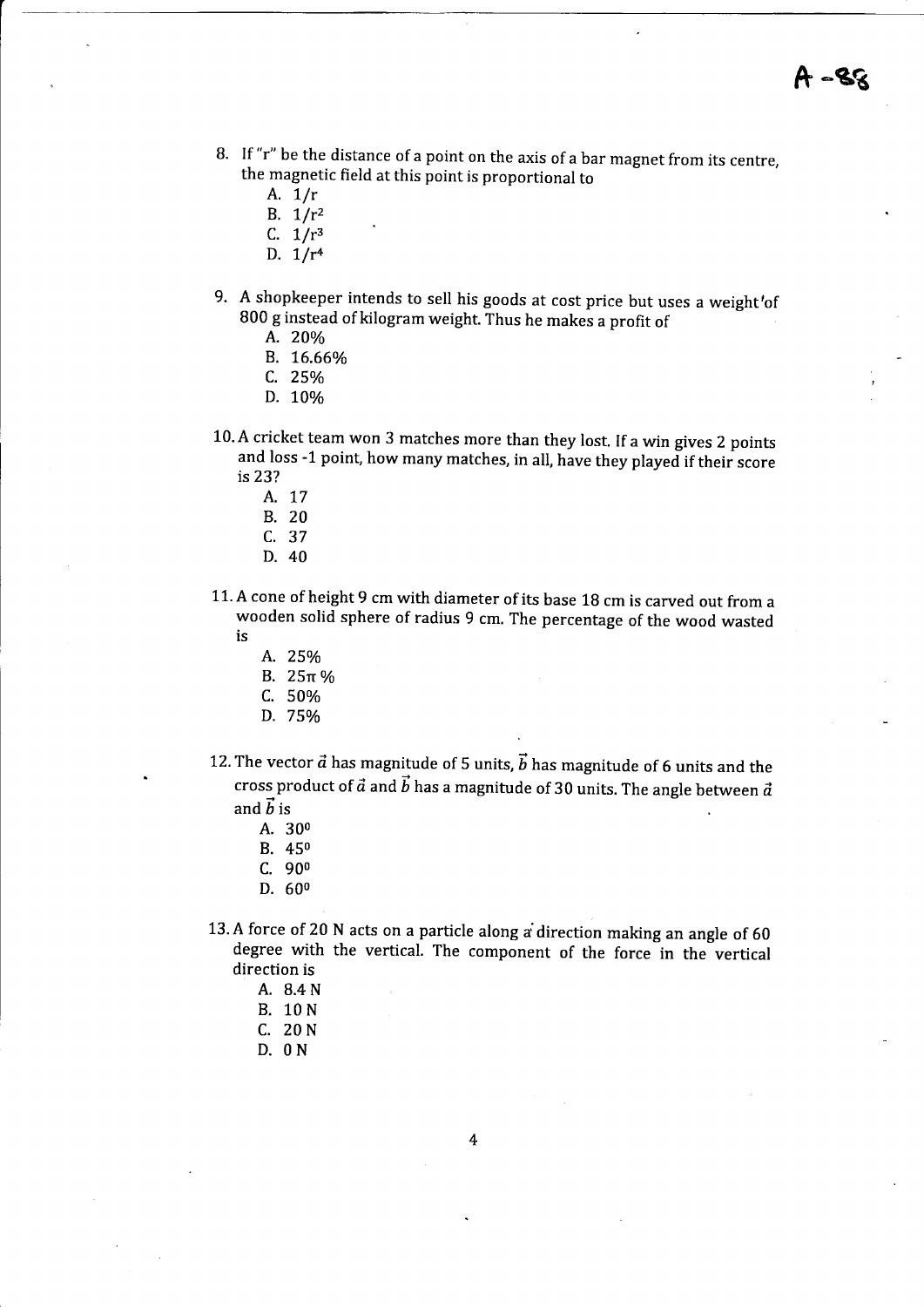14. The distance travelled by a particle in time 't' is given by  $S = (2.5 \text{ m/s}^2)t^2$ . The instantaneous speed, in  $m/s$ , at  $t = 5.0s$  is

- A. 72.5
- B. 725
- c. 2.5
- D. 25

15. Which of the following is true about nuclear reactions?

- A. Nuclear reactions change one element into another
- B. Nuclear reactions involve only electron exchanges
- C. Nuclear fusion can occur at ambient conditions on earth's crust
- D. Nuclear fission cannot occur in stars

16. A moving object in empty space keeps moving at

- A. zero acceleration
- B. finite constant acceleration
- C. sinusoidal acceleration
- D. exponential acceleration

17. Which of the following is not a combination of chemical substances?

- A. Earth
- B. Water
- C. Fire
- D. Air

18. The solution of the equation give below, C being a constant, is

$$
\frac{dy}{dx} + y \tan x = \sec x
$$

- A.  $y \text{.} \text{sec}x = \tan x + C$
- B.  $y = sinx + C$
- C.  $y \cos x = \tan x + C$
- D.  $y \sin x = \cos x + C$
- 19. If 'n' couples are invited to a party with the condition that every husband must be accompanied by his wife, but the wife need not be accompanied by her husband, then the number of different gatherings possible in the party is

- A.3
- B. 3n
- C. 3n
- D.0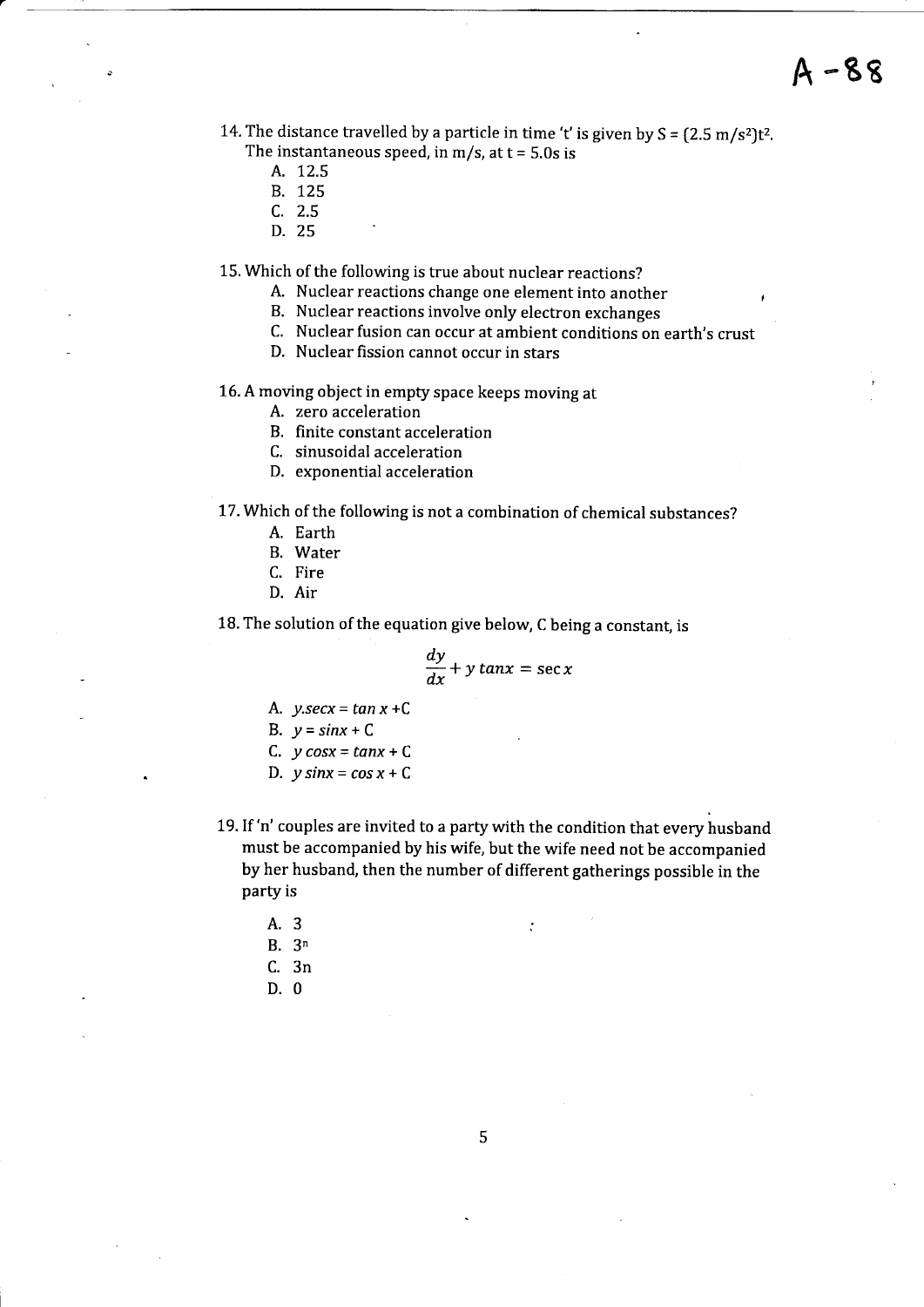- 20. If a fair coin is tossed 10 times, then the probability that only the first two tosses will yield heads is
	- A.  $(1/2)^{10}$
	- B.  $(1/2)^8$
	- C.  $(1/2)^6$
	- D.  ${}^{10}C_2(1/2){}^{10}$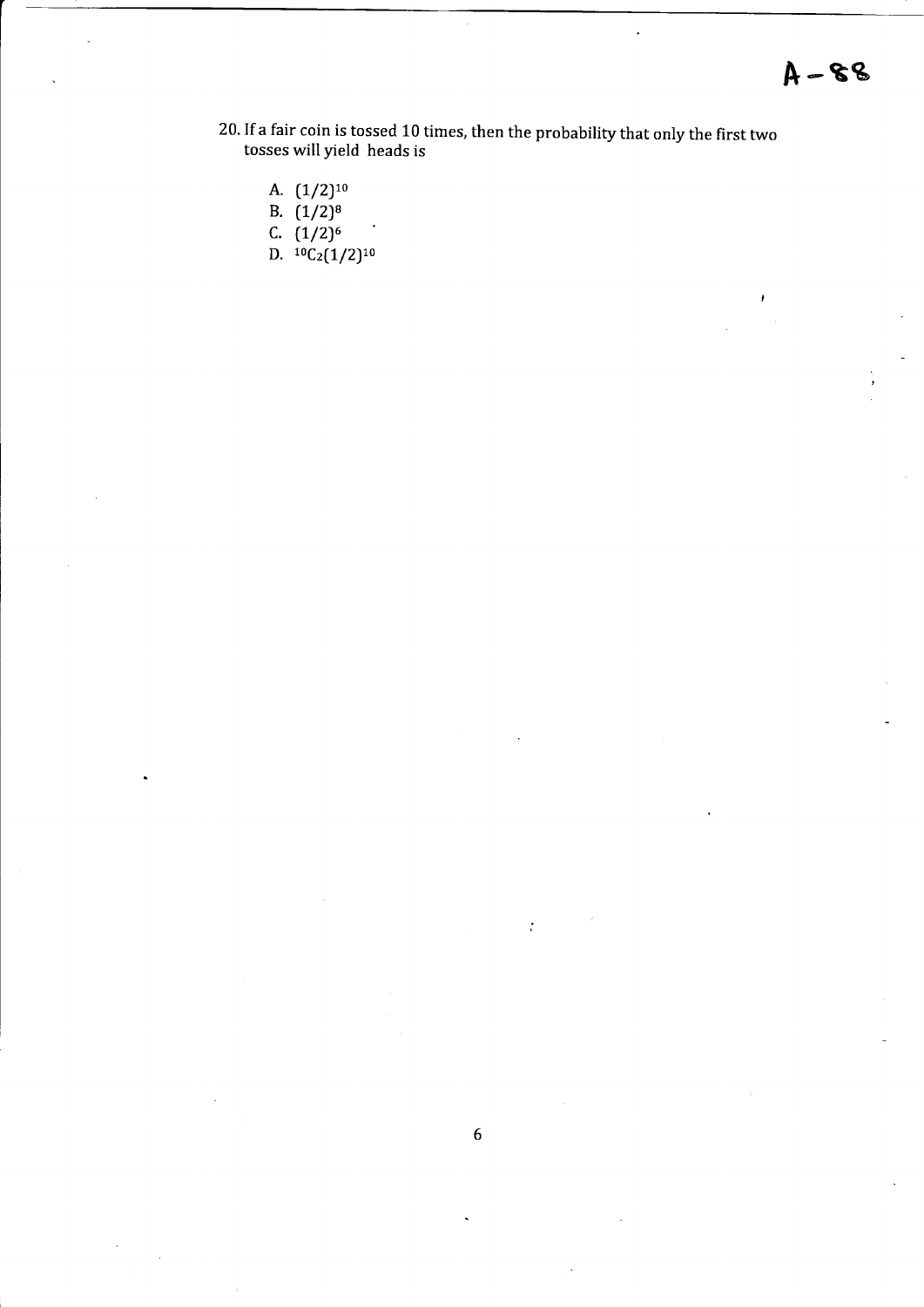#### PART B

21. If  $C(T)$  is the heat capacity of a solid at temperature  $T$ , and when an amount of heat is absorbed by the body, the entropy of the body at temperature T is given by

A.  $\int_0^T \frac{C(T)}{T^3} dT$ B.  $\int_0^T \frac{C(T)}{T} d$ c.  $\int_0^{\frac{T}{2}} \frac{C(T)}{T} dT$ 

D. 
$$
\int_0^T \frac{C(T)}{T^2} dT
$$

22.In the case of nanostructures, the ratio of the number of atoms on the surface to the number of atoms in the interior

A. may be of the order of unity

B. is exactly zero because the total energy tends to infinity

c. tends to infinity because the surface energy tends to infinity

D. is always 0.5

23. In everyday life quantum effects

A. take place and are perceptible to the naked eye

B. take place but they are not perceptible to the naked eye

c. do not take place and therefore they are not perceptible to the naked eye

D. do not take place but we seem to perceive them

24. What is the magnitude of de Broglie wavelength  $(in m)$  of a 1 kg mass moving with a velocity of 1 m/sec?

A. Newtonian gravitation constant

- B. fosephson constant
- C. Planck's constant
- D. Boltzmann constant

25. Radiography is not used to detect

- A. volume defects
- B. cracks and unfused defects

C. surface defects

D. crystal structure

 $\overline{7}$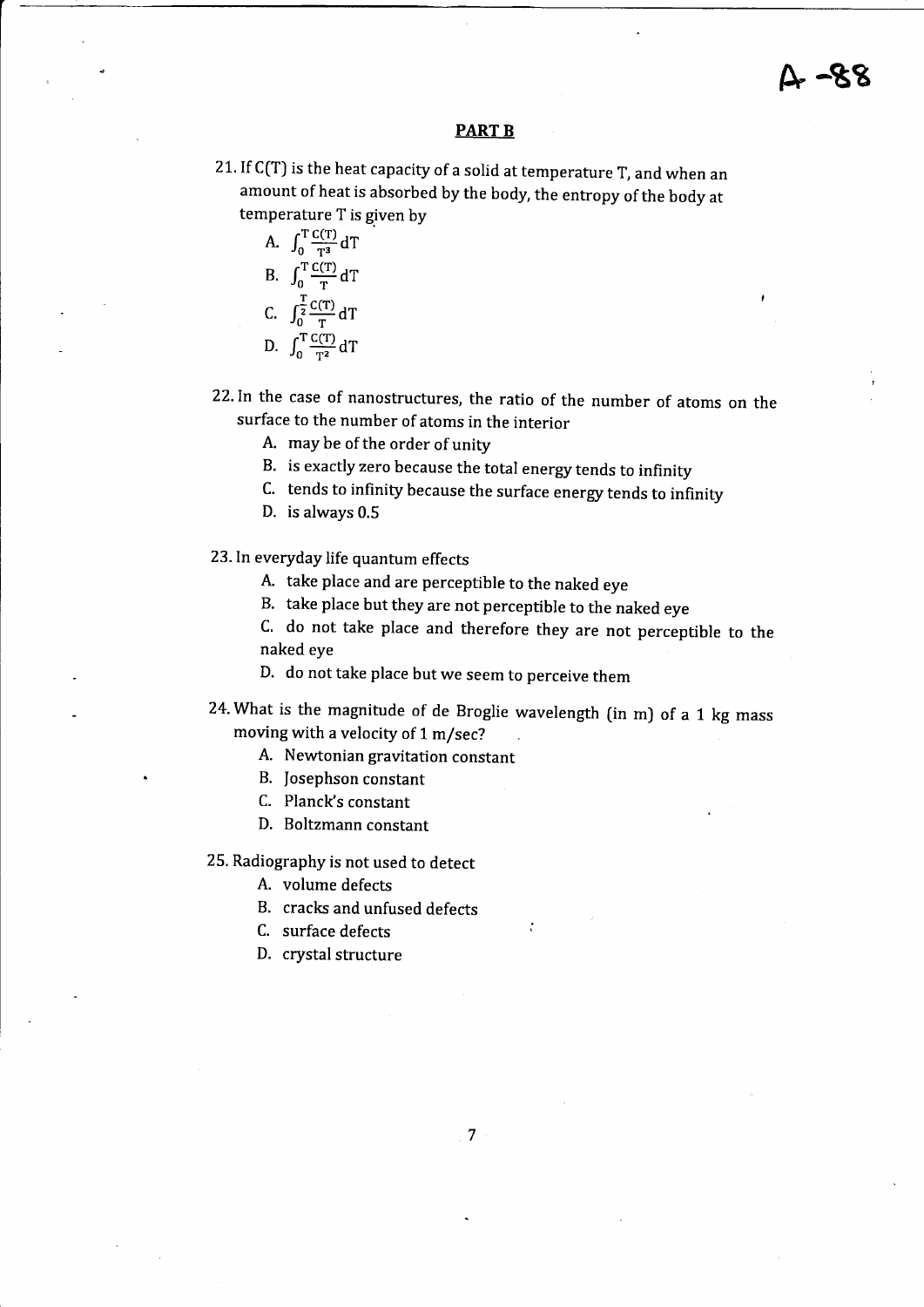- 26. In solid state sintering of oxide powders densification
	-
	-
	- B. decreases with lower coarsening of the powder particles<br>C. increases with lower coarsening of the powder particles<br>D. is not affected by the coarsening of the powder particles
- 27.The gauge factor of a strain (e is strain and R is resistance ) gauge is expressed as I
	- A.  $GF = \frac{\varepsilon}{\Delta R/R}$
	- B.  $GF = \frac{\Delta R/R}{\epsilon}$
	- C.  $GF = \varepsilon (\Delta R/R)$
	- D.  $GF = \left(\frac{\Delta R/R}{\epsilon}\right)^2$
	-
- 28. Which of the following semiconductor materials is used for light-emitting diode (LEDJ?
	- A. Si
	- B. BizTes
	- C. Ge
	- D. ZnO
- 29. Which of the following is an essential factor to cause stress corrosion cracking in metals?
	- A. Cyclic load
	- B. High temperature
	- C. Tensile stress
	- D. Pitting
- 30. Etching of a passive metal/alloy involves which of the following forms of corrosion?
	- A. Galvanic corrosion
	- B. Fretting corrosion
	- C. Corrosion fatigue
	- D. Erosion corrosion
- ; 31. which of the foilowing is wrong with regard to a reversible process? A. Maximum enthalpy
	- A. Maximum enthalpy<br>B. Maximum entropy
	-
	- C. Maximum exergy?
	- D. Maximum efficiency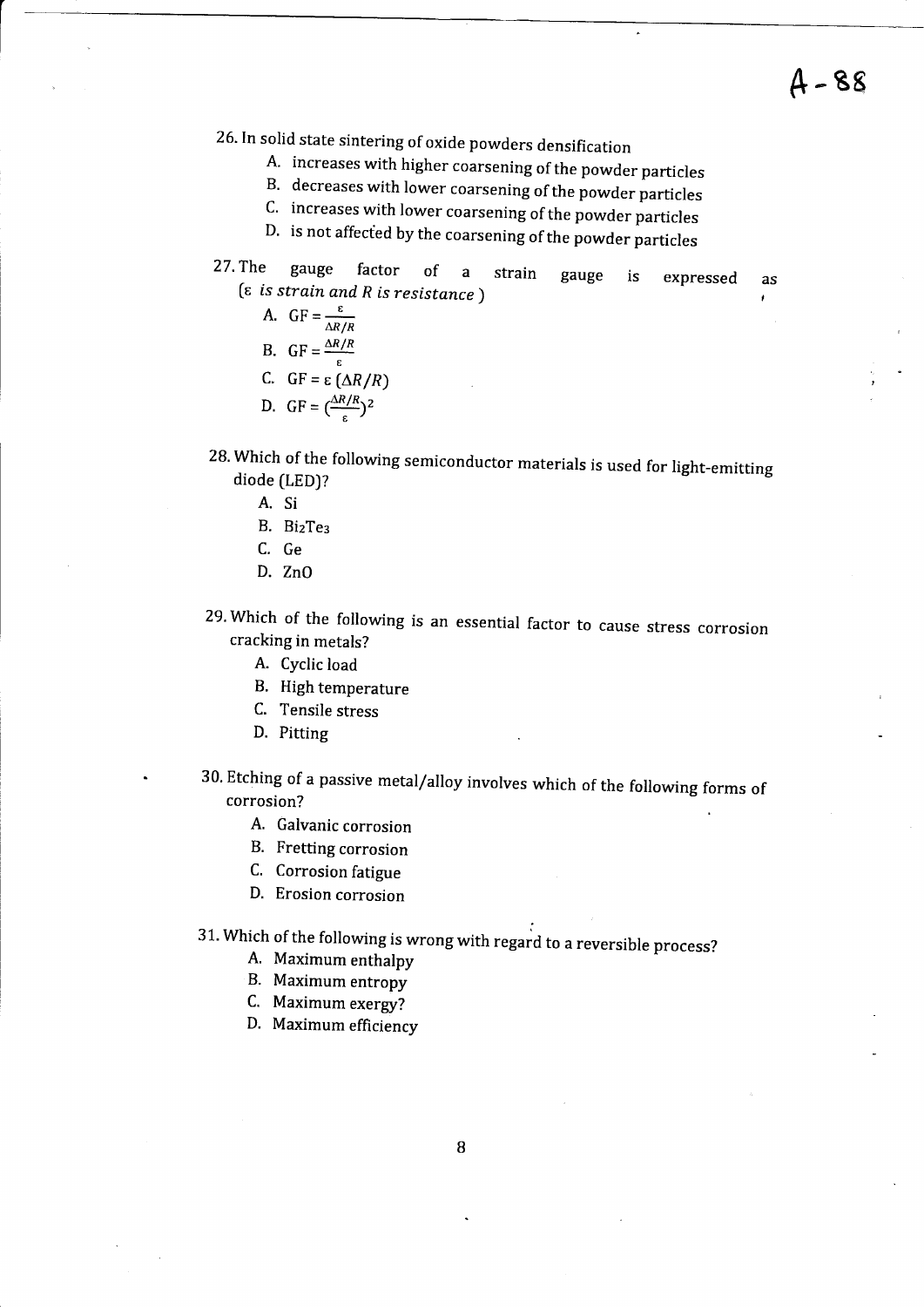- 32. Clausius Clapeyron equation is useful to calculate the<br>A. temperature change for a process due to pressure change<br>B. entropy change for a process due to enthalpy change<br>C. Gibbs energy change for a process due to entha
	-
	-
	- D. Gibbs energy change for a process due to pressure change

# 33. Long period of a semi-crystalline polymer can be evaluated from

- B. Small angle X-ray scattering technique
- C. Polarizing optical microscopy
- D. Wide angle X-ray diffraction analysis
- 34. What is the crystal structure of Copper?
	- A. FCC
	- B. BCC
	- C. HCP
	- D. SC

# 35. Which of the following alloys are generally known as electrical steels?<br>A. Fe-Si Alloys

- 
- B. Fe-Al alloys
- C. Fe-Cr Alloys
- D. Fe-Ni Alloys

36. The size of a unit cell is described by

- A. a lattice constant
- B. a unit cell diagonal
- C. a crystallographic direction
- D. Miller indices
- 37. The direction indices for the crystallographic direction indicated by the vector in the following diagram is

 $\ddot{\cdot}$ 



| А. | 111>  |
|----|-------|
| В. | (111) |
| C. | <112> |
| D. | <110> |

9

A. Scanning confocal microscopy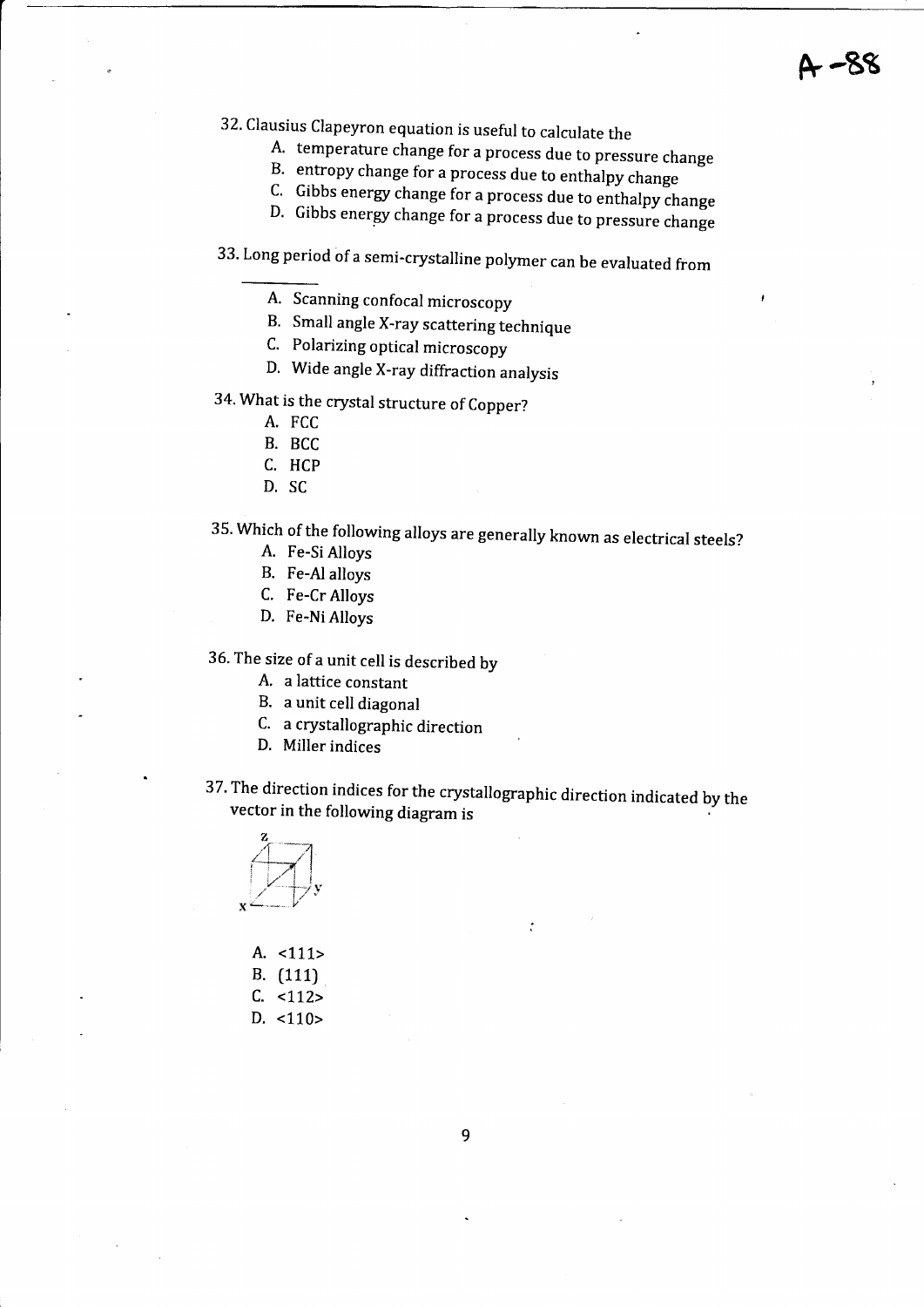38. The bandgap of pristine graphene is

- A. 1eV
- B. 0.5 eV
- C. 0.25 eV
- D. OEv
- 39. For a LCR circuit (Inductance (L), capacitance (C) and resistance (R) are connected in series), the O-factor is

A. 
$$
Q = \frac{1}{R} \sqrt{\frac{L}{C}}
$$
  
\nB.  $Q = \frac{1}{R} \sqrt{\frac{C}{L}}$   
\nC.  $Q = \frac{1}{L} \sqrt{\frac{R}{C}}$   
\nD.  $Q = \frac{1}{C} \sqrt{\frac{L}{R}}$ 

#### 40. A catalyst

- 
- A. increases the average kinetic energy of reacting molecules<br>B. decreases the average kinetic energy of reacting molecules<br>C. increases the activation energy
- 
- D. decreases the activation energy

## 41. The colour of KMnO<sub>4</sub> is due to

- A.  $\sigma \rightarrow \sigma^*$  transition
- B.  $d \rightarrow d$  transition
- C.  $M \rightarrow L$  charge transfer transition
- D.,  $L \rightarrow M$  charge transfer transition.

# 42.Zener breakdown of pN junction diode occurs

- 
- 
- A. in heavily doped junction when forward biased<br>B. in lightly doped junction when forward biased<br>C. in heavily doped junction when reverse biased
- D. in lightly doped junction when reverse biased

# 43. The effective number of atoms in an FCC unit cell are<br>A. 2

- 
- 8.4
- c.6
- D.B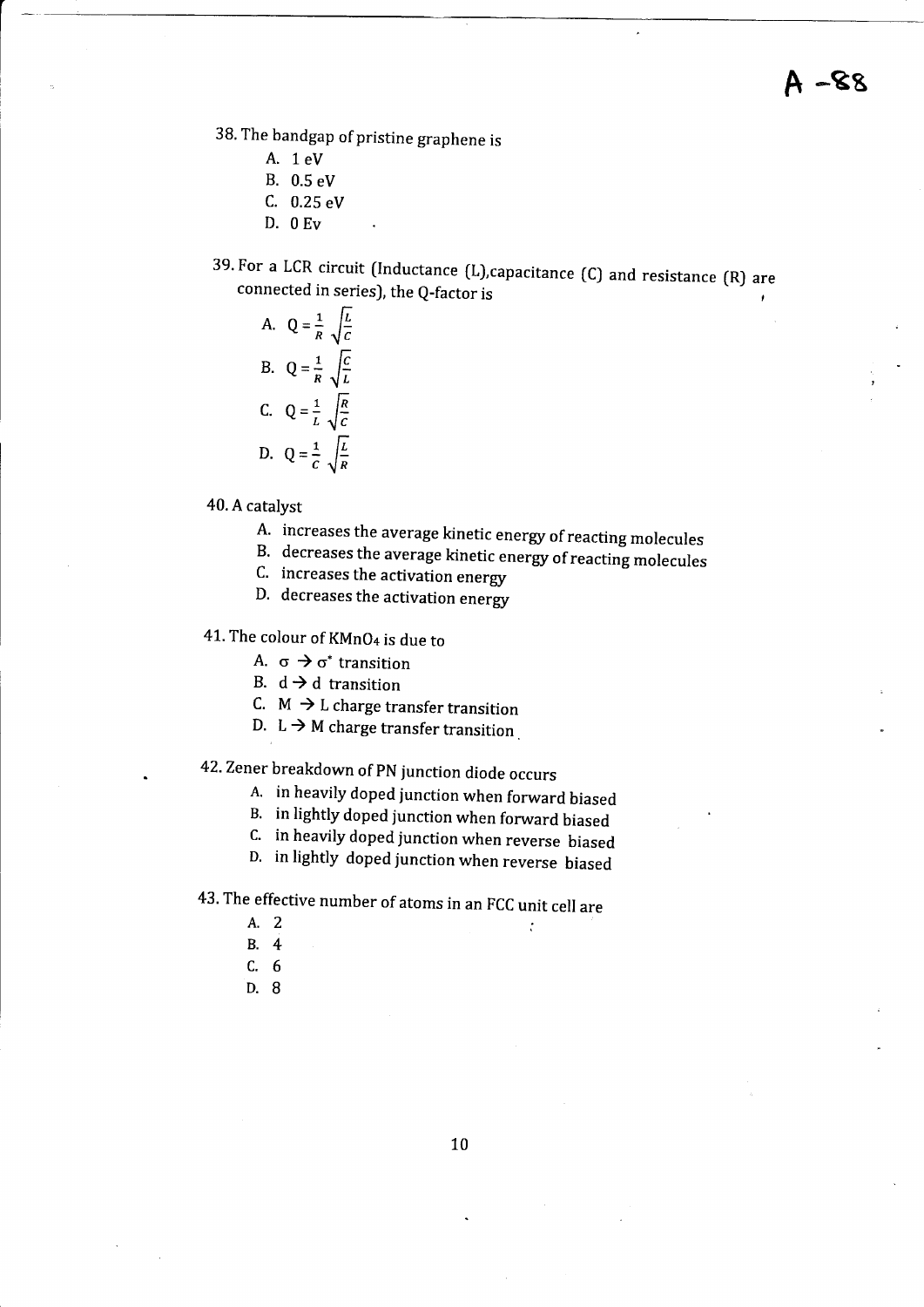



- A. 75 MPa, -25 MPa
- B. -25 MPa, 75 MPa
- C. -25 MPa, 150 MPa
- D. 150 MPa, -25 MPa
- 45. In a cubic crystal of lattice parameter  $4 \text{ Å}$ , the Miller indices of a plane that makes intercepts on a, b, and c axes equal to 4 Å,  $\infty$ , and 2 Å, respectively, is
	- A. (402)
	- B. (204)
	- c. (102)
	- D. (201J
- 46. If an electron of mass  $m_1$  and proton of mass  $m_2$  are confined to move in regions of dimensions  $a_1$  and  $a_2$  respectively, then the ratio of the ground state energy of the proton to the electron is approximately (Assume both particles are free to move, in the region defined)
	- A.  $(m<sub>1</sub>a<sub>1</sub><sup>2</sup>)/(m<sub>2</sub>a<sub>2</sub><sup>2</sup>)$
	- B.  $(m_{2a2}^2) / (m_{1a1}^2)$
	- C.  $(m<sub>1</sub>a<sub>1</sub>)/(m<sub>2</sub>a<sub>2</sub>)$
	- D.  $(m_2a_2)/(m_1a_1)$

47. which of the following is not a surface hardening technique?

- A. Carburizing
- B. Nitriding
- C. Shot peening
- D. Galvanizing
- 48. A charged particle is moving in an electromagnetic field. The force acting on the particle is
	- A. parallel to electric field and parallel to magnetic field
	- B. perpendicular to electric field and parallel to magnetic field
	- c. perpendicular to electric field and perpendicular to magnetic field
	- D. parallel to electric field and perpendicular to magnetic field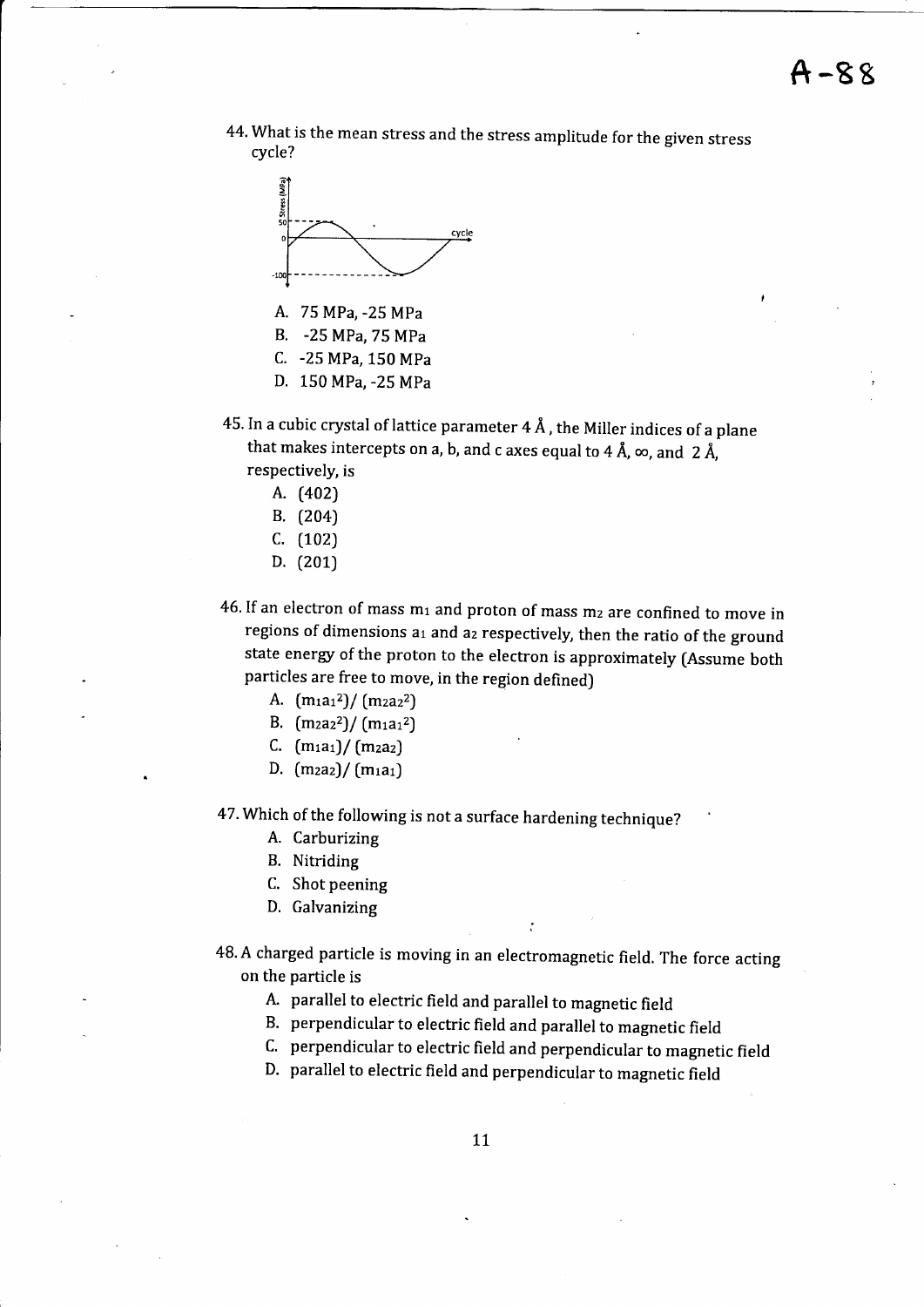- 49. According to Arrhenius kinetics, if the temperature is increased, the growth rate
	- A. increases linearly with temperature
	- B. decreases linearly with temperature
	- C. increases exponentially with temperature
	- D. increases logarithmically with temperature
- 50. Bubbles forming on a plastic straw inserted into a carbonated drink (q.g. Coke/Pepsi) bottle is a result of
	-
	- A. reaction of acidic drink with the plastic surface of the straw B. heterogeneous nucleation of bubbles from the supersaturated solution
	- C. transfer of bubbles from the bulk to the lower surface energy straw surface
	- D. entrained air from the atmosphere appearing on the straw surface
- 51. Two narrow straight slits separated by a distance of  $0.4$  mm are illuminated by a light source of unknown wavelength. If the sixth bright fringe in the interference pattern is formed 12 mm away from the central fring
	- A. B00nm
	- B. 480nm
	- C. 600nm
	- D.  $8 \mu m$

52. Which of the following is the case of heat transfer primarily by radiation?<br>A. Heating of a building interiors in day time

- 
- B, Inside of a blast furnace
- C. Heat received by a person from a fireplace
- D. Cooling of parts in a furnace

53. The process of magnetization of iron crystal is

- A. aligning the electron spins of different atoms
- B. changing the crystal structure of iron
- C. alignment of the domains
- D. introducing overlap of  $d$ -orbitals
- 54. Which one of these following materials exhibits a very good creep resistance?
	- A. Nanocrystalline
	- B. Microcrystalline
	- C. Directionally solidified
	- D. Single crystalline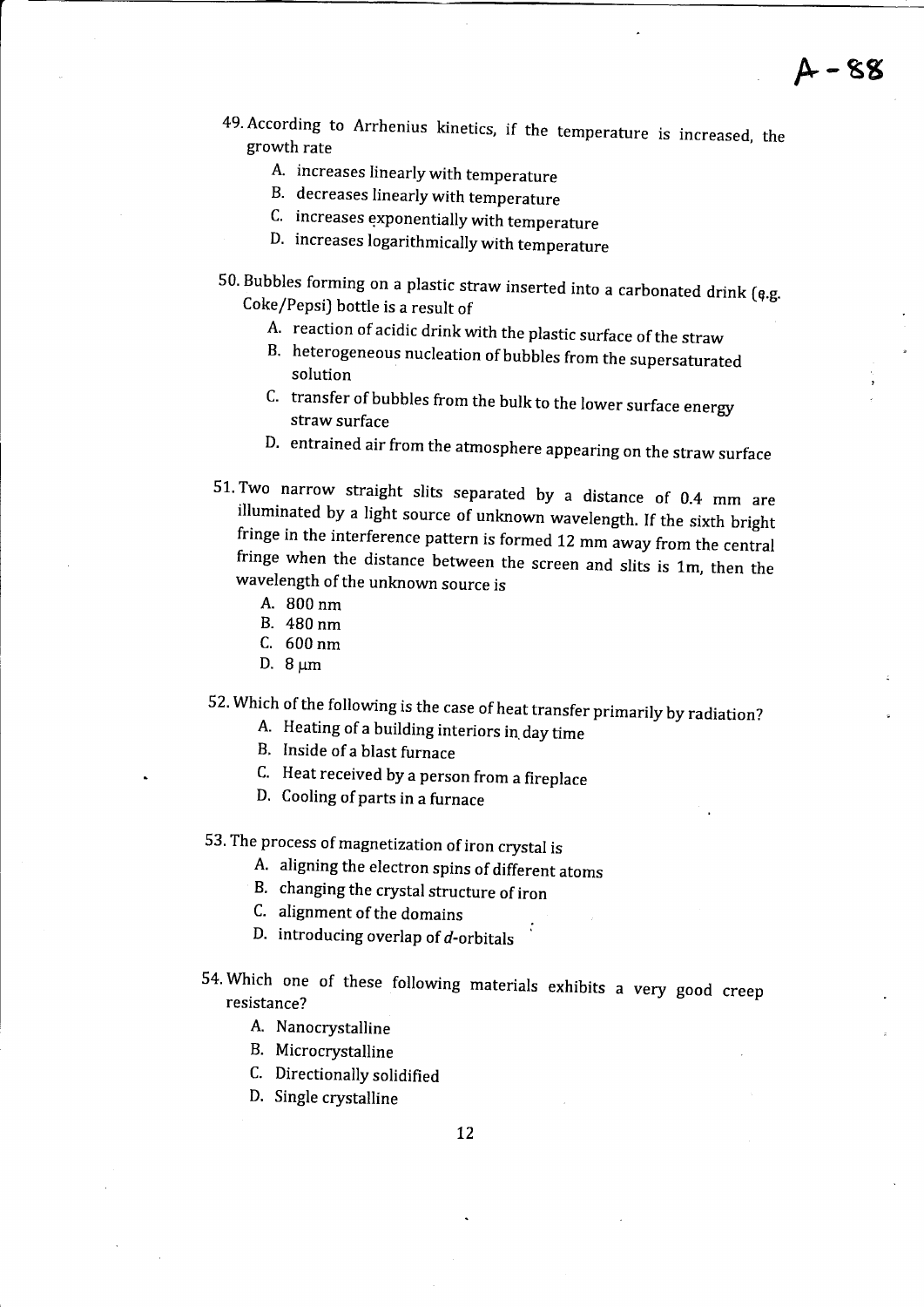- 55. An n-type doped semiconductor slab of thickness 0.5 mm is placed in <sup>a</sup> magnetic field of 4000 Gauss. when a current of SmA is passed through this slab in a direction perpendicular to the applied magnetic field, the Hall voltage developed across the sample is 60 mv. The Hall coefficient of the semiconductor and the density of charge carriers are, respectively,
	- A.  $-15 \times 10^{-3}$  ohm m/Tesla and  $4 \times 10^{20}$  m<sup>3</sup>
	- B.  $1.5 \times 10^{-3}$  ohm m/Tesla and  $4 \times 10^{20}$  m<sup>3</sup>
	- C.  $-6 \times 10^{-3}$  ohm m/Tesla and  $4 \times 10^{20}$  cm<sup>3</sup>
	- D. 1.5 x 10-3 ohm cm/Tesla and 4 x 1020 cm3